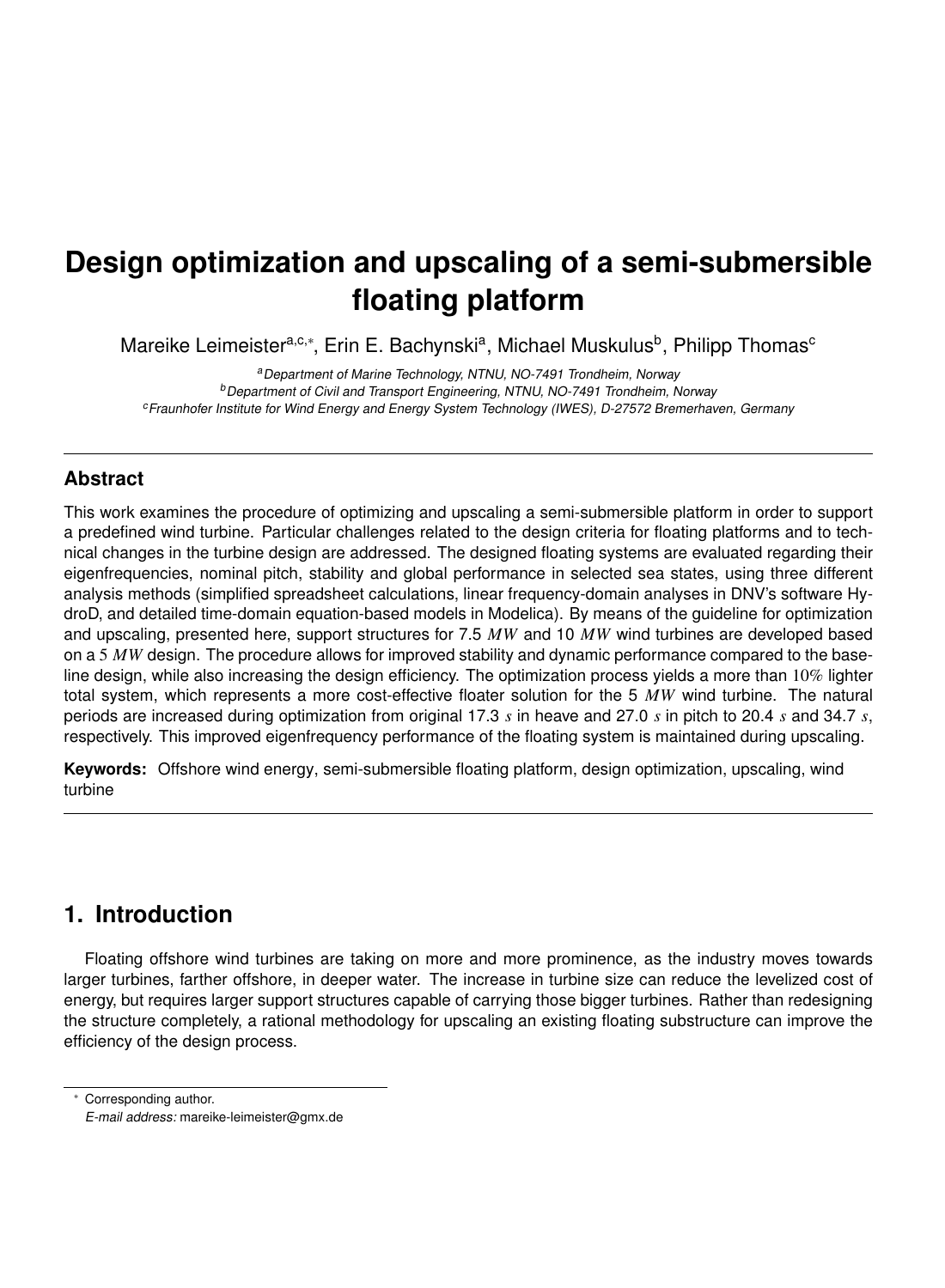Existing wind turbines are normally scaled up to larger sizes based on the power rating [1–3]. This simple geometrical upscaling does not, however, account for technological development of the turbine, or the basic equilibrium and stability requirements for floating support structures. Furthermore, the dynamic motions of floating platforms include coupled responses to wind- and wave-induced loads, over a wide range of frequencies, and depend on additional components such as the mooring system. As such, a separate upscaling procedure is needed for floating offshore wind turbine systems.

This study, carried out within the framework of the master's thesis [4], uses the OC4 semi-submersible platform [5] as starting point. After introducing the applied analysis tools in Section 2, the main criteria when dealing with a semi-submersible floating platform are specified in Section 3, and used for optimizing the original OC4 semi-submersible floater, covered in Section 4. On this basis, a guideline for the upscaling process is developed and presented in Section 5. Following this procedure, upscaled platforms for Fraunhofer's offshore-adapted wind turbine IWT-7.5-164 (Rev 3, A. Sevinc et al., personal communication, 2015), as well as for the DTU 10 *MW* reference wind turbine [6] are designed and analyzed, based on simplified spreadsheet applications, linear frequencydomain methods (in DNV's software HydroD [7]), and detailed equation-based models (in Fraunhofer's in-house software, based on Modelica [8]). The results of the upscaled floating wind turbine systems are presented in Subsection 5.2. Finally, Section 6 recapitulates the developed rational and optimized upscaling procedure and gives recommendations for future work on upscaling of a semi-submersible floating platform.

| Nomenclature              |                                                           |                                                                              |
|---------------------------|-----------------------------------------------------------|------------------------------------------------------------------------------|
| 1, 2, 3                   | Translational degrees of freedom (surge, sway, heave)     |                                                                              |
| 4, 5, 6                   | Rotational degrees of freedom (roll, pitch, yaw)          |                                                                              |
| $\mathbf{A}$              | Added mass matrix (6 $\times$ 6) with components $A_{ii}$ | [kg, kgm, kgm <sup>2</sup> ]                                                 |
| $A, A_{WP}$               | (Water plane) Area of cross-section                       | $\text{[m}^2\text{]}$                                                        |
| aim                       | Aimed parameter                                           |                                                                              |
| basis                     | Parameter of the basic system design                      |                                                                              |
| bot                       | Bottom end                                                |                                                                              |
| $\mathbf C$               | Stiffness matrix (6 $\times$ 6) with components $C_{ii}$  | [kg/s <sup>2</sup> , kgm/s <sup>2</sup> , kgm <sup>2</sup> /s <sup>2</sup> ] |
| CoB, CoG                  | Center of buoyancy/gravity                                |                                                                              |
| D                         | Diameter                                                  | [m]                                                                          |
| d                         | Distance to the central axis                              | [m]                                                                          |
| $F_{\rm T}$               | Thrust force                                              | [N]                                                                          |
| g                         | Acceleration due to gravity                               | [ $m/s2$ ]                                                                   |
| $H_{\rm s}$               | Significant wave height                                   | $\lceil m \rceil$                                                            |
| $I, \overline{I}$         | Global/Local area moment of inertia                       | $\lceil m^4 \rceil$                                                          |
| $\mathbf{k}$              | Scaling factor                                            |                                                                              |
| M                         | Mass matrix (6 $\times$ 6) with components $M_{ij}$       | [kg, kgm, kgm <sup>2</sup> ]                                                 |
| $m_{\text{WT}}$           | Mass of wind turbine (tower, nacelle, rotor)              | [m]                                                                          |
| new                       | Parameter of the target system design                     |                                                                              |
| opt                       | Parameter of the optimized system design                  |                                                                              |
| orig                      | Parameter of the original system design                   |                                                                              |
| $T_{\rm n}$ , $T_{\rm p}$ | Natural/Peak period                                       | [s]                                                                          |
| x, y, z                   | Coordinate and direction of surge, sway, heave            |                                                                              |
| z <sub>hub</sub>          | Hub height                                                | [m]                                                                          |
| $\rho_{\text{water}}$     | Water density                                             | [kg/m <sup>3</sup> ]                                                         |
| $\theta$                  | Pitch angle                                               | [rad] or $[°]$                                                               |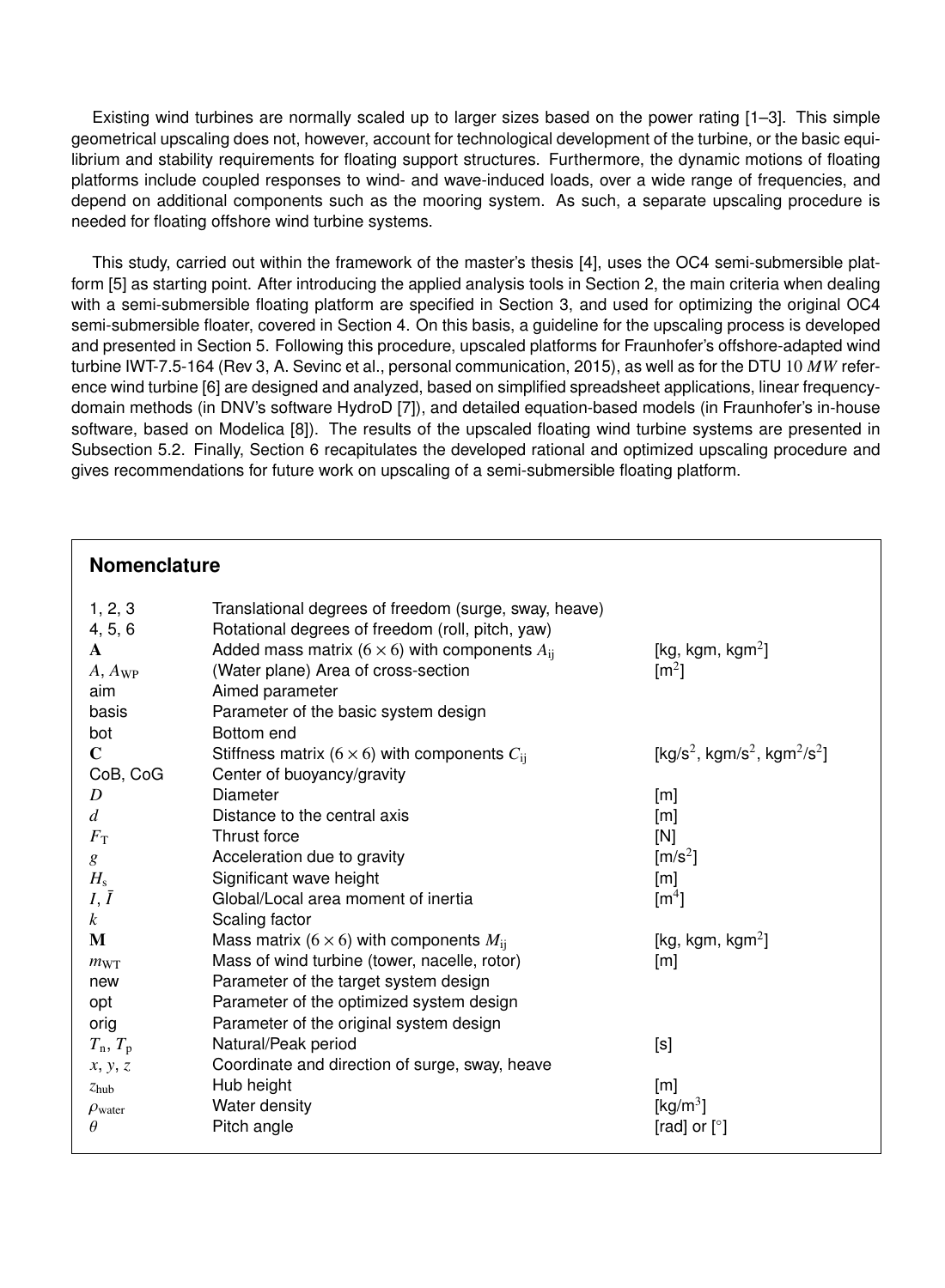# **2. Analysis Tools**

Three primary tools were applied in the analysis of the proposed concepts. First, a spreadsheet tool was developed by the first author in order to carry out the optimization and upscaling processes, including ballast calculations and estimation of stability and natural periods, as well as computations for adjusting drag coefficients and blade-pitch controller gains.

Next, the HydroD software from DNV was used to solve the first order potential flow boundary value problem for the frequency-dependent radiation and diffraction of the rigid hull, which was generated in GeniE [7]. Response amplitude operators were thus obtained, and allowed efficient preliminary estimation of the dynamic behavior of the platform under wave loads. HydroD's functionality for intact stability calculations was used to more accurately assess the righting moment.

Finally, the equation-based software Dymola [9] was used to carry out fully coupled aero-hydro-servo-elastic analyses. The floating wind turbine system was implemented in Modelica [8] by means of models for top structure (rotor, nacelle, controller, tower), support structure, station-keeping system, and environment. Essentially, the model includes generator torque and blade-pitch control logic, aerodynamic loads according to the blade element/momentum theory, hydrodynamic loads according to Morison's equation (with MacCamy-Fuchs correction), as well as geometry-based buoyancy calculation at the instantaneous position. For rotor and tower both rigid and flexible models (Bernoulli beams) were available, while the substructure was modelled as rigid body in the first approach. Additional details regarding the analysis model can be found in [4].

# **3. Criteria for Optimization and Upscaling**

Floating offshore wind turbines are complex systems, that can be optimized with respect to several different aspects, such as costs, reliability, structural integrity, outer dimensions, manufacturability, and so on, which makes it difficult to find an all-in-one solution for an optimized upscaling procedure in just one step. For this reason, certain aspects have to be selected, on which the focus lies during the optimization and upscaling process, developed and presented herein.

The main criteria in this study are stability, eigenfrequencies, and dynamic behavior, as well as a not overly conservative, but still safe, system design. Thus, the desired nominal (static) platform pitch at the rated wind speed is 5°, which leaves a safety factor of at least two for higher loads in fault situations, without exceeding the typical maximum allowable pitch during operation (10°) [10]. Floatability, i.e. static equilibrium at the desired draft, is achieved by adjusting the ballast, depending on the displaced water volume and the actual system weight. Water ballast is used whenever possible in order to minimize the cost, although concrete or other types of ballast may be used in case of space restrictions in the columns. In order to avoid resonance in the frequency range of the wave excitation, as well as to separate the system's eigenfrequencies from each other, natural periods of at least 20 *s* in heave, more than 30 *s* in roll and pitch, and around 100 *s* in surge, sway, and yaw are aimed. The coupled dynamic motions of the floating system have to be incorporated in the turbine controller, which is done by adjusting the blade-pitch controller gains based on the natural frequency in pitch. Table 1 summarizes the desired system characteristics.

| $\theta_{\text{aim}}$ | $n.1$ .aim | $T_{n,2,aim}$        | $I_{n,3,ain}$ | $I_{n.5,ain}$ | $n.6.$ aim |
|-----------------------|------------|----------------------|---------------|---------------|------------|
| $5^{\circ}$<br>ب      | 100        | 100.<br>$\mathbf{C}$ | 20s           | 30            | 100 $s$    |

Further criteria, such as top structure adjustment, mooring system, as well as aspects like structural integrity, producibility, and costs, are only briefly touched upon in this work. In order to maintain the original hub height, the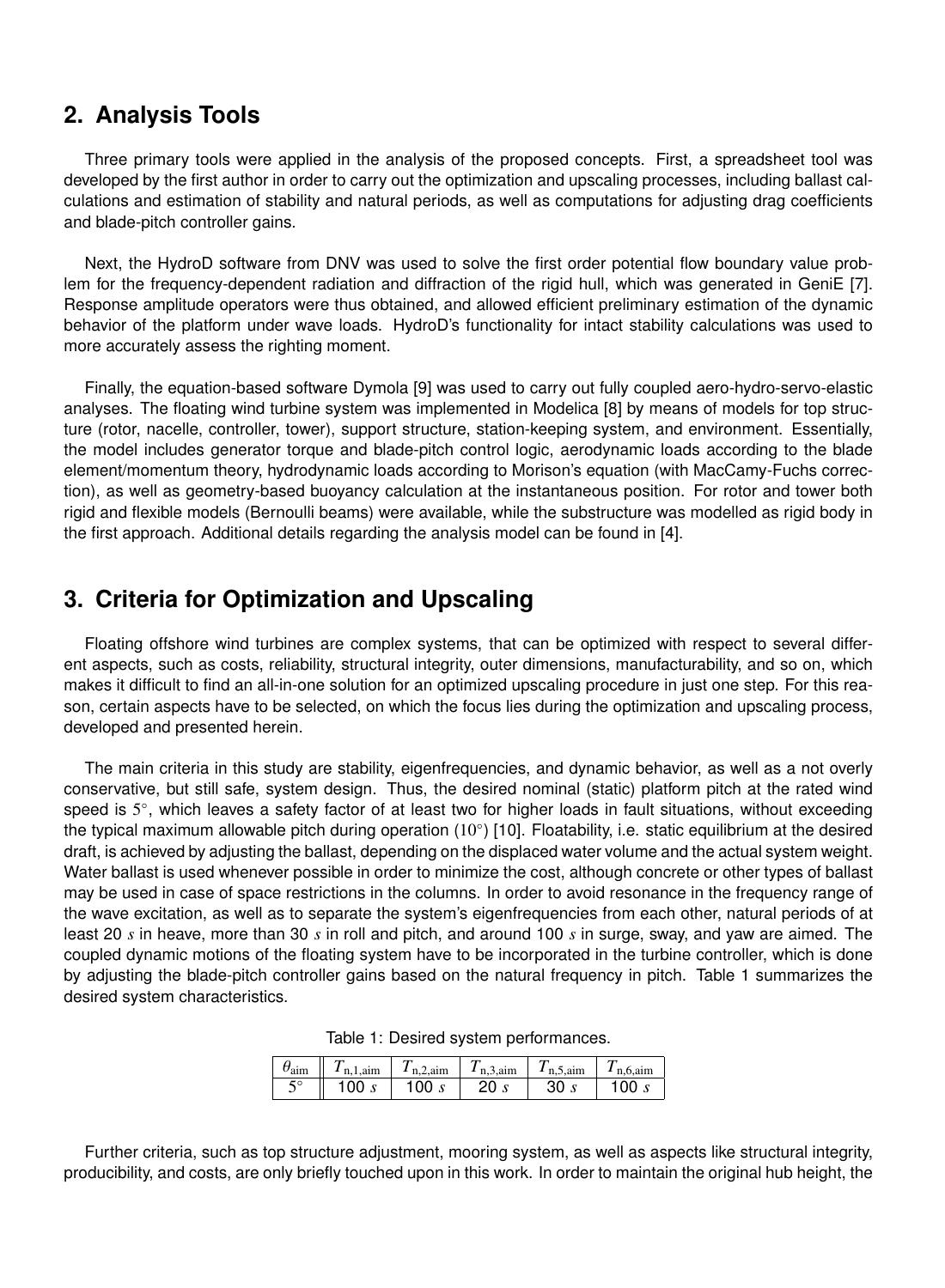bottom part of the tower is cut at the top level of the floater's main column. However, the effect of this modification on the tower eigenfrequencies, as well as the limit of <sup>0</sup>.2*<sup>g</sup>* for the nacelle accelerations [11] are not examined. The mooring system is included in the upscaling procedure to the extent that a predefined stiffness is yielded. Further adjustment for optimizing surge, sway, and yaw natural frequencies is not covered in this approach. Structural scaling is not considered in the presented procedures, as the main focus lies on the hydrodynamic behavior of the floating system. Nevertheless, a simplified strength check for the upper columns, based on equivalent stress computations using the shape modification hypothesis, is included as first assessment for the structural integrity. The only financial aspects, which are covered here, are the aimed reduced amount of used material, as well as the preferred ballast (water). A detailed cost analysis, covering producibility, location, and transportation would definitely supplement this study.

# **4. Optimization of the OC4 Semi-Submersible Platform**

The OC4 semi-submersible platform [5], carrying the NREL 5 *MW* wind turbine [12], is used as reference structure. As, however, it is found that this floater is over-conservatively designed, quite heavy, and has suboptimal eigenfrequencies for the rigid body modes of motion, the platform is first optimized, before using it as basis for the upscaling processes.

#### **4.1. Optimization Procedure**

Aiming for longer natural periods in heave and pitch, a lighter and cheaper platform, and a less over-conservative but still safe system, the original OC4 semi-submersible platform is optimized by reducing the diameter of the upper column (UC) and changing the ballast position within the outer columns. The scaling of the upper column diameter is determined in two consecutive steps.

First, a heave natural period of  $T_{n,3,4}$  = 20 *s* is defined, and the scaling factor  $k_3$  is introduced in Equation 1. The computation of the natural period in heave is presented in Equation 2.

$$
k_3 = \frac{T_{\text{n,3,air}}}{T_{\text{n,3,orig}}} = \frac{20 \, s}{17.4 \, s} \tag{1}
$$

$$
T_{n,3} = 2\pi \sqrt{\frac{M_{33} + A_{33}}{C_{33}}} \tag{2}
$$

Reducing the upper column diameter  $D_{\text{UC}}$  leads to a decrease in the mass component  $M_{33}$  and an increase in the added mass component *A*33, which have approximately a canceling effect on each other. The numerator in Equation 2 can thus be assumed to remain constant when just changing the upper column diameter. The first scaling factor  $k_{3\text{UC}}$  for the upper column diameter is therefore determined from the required scaling of the stiffness component  $C_{33}$  and the contribution of the upper columns to the total water plane area  $A_{WP}$ . Based on Equation 3 the first scaling factor is found to be  $k_{3,UC} \approx 0.853$ .

$$
k_3^{-2} \approx \frac{C_{33,\text{opt}}}{C_{33,\text{orig}}} \approx \frac{1}{A_{\text{WP}}} \left[ A_{\text{UCs}} k_{3,\text{UC}}^2 + (A_{\text{WP}} - A_{\text{UCs}}) \right]
$$
(3)

The nominal pitch is already increased from  $\theta_{\text{orig}} = 3^{\circ}$  to  $\theta = 4.5^{\circ}$ . However, a more critical value of  $\theta_{\text{aim}} = 5^{\circ}$ <br>desired Jeading to Equation 4 for the scaling factor  $k_{\text{c}}$ . The nominal pitch, define is desired, leading to Equation 4 for the scaling factor  $k_5$ . The nominal pitch, defined by Equation 5, depends on the magnitude and point of attack of the thrust force  $F<sub>T</sub>$ , as well as the stiffness component  $C<sub>55</sub>$  in pitch.

$$
k_5 = \frac{\theta_{\text{aim}}}{\theta} = \frac{5^{\circ}}{4.5^{\circ}}
$$
 (4)

$$
\theta \approx \frac{F_{\rm T} (z_{\rm hub} - z_{\rm CoB})}{C_{55}} \tag{5}
$$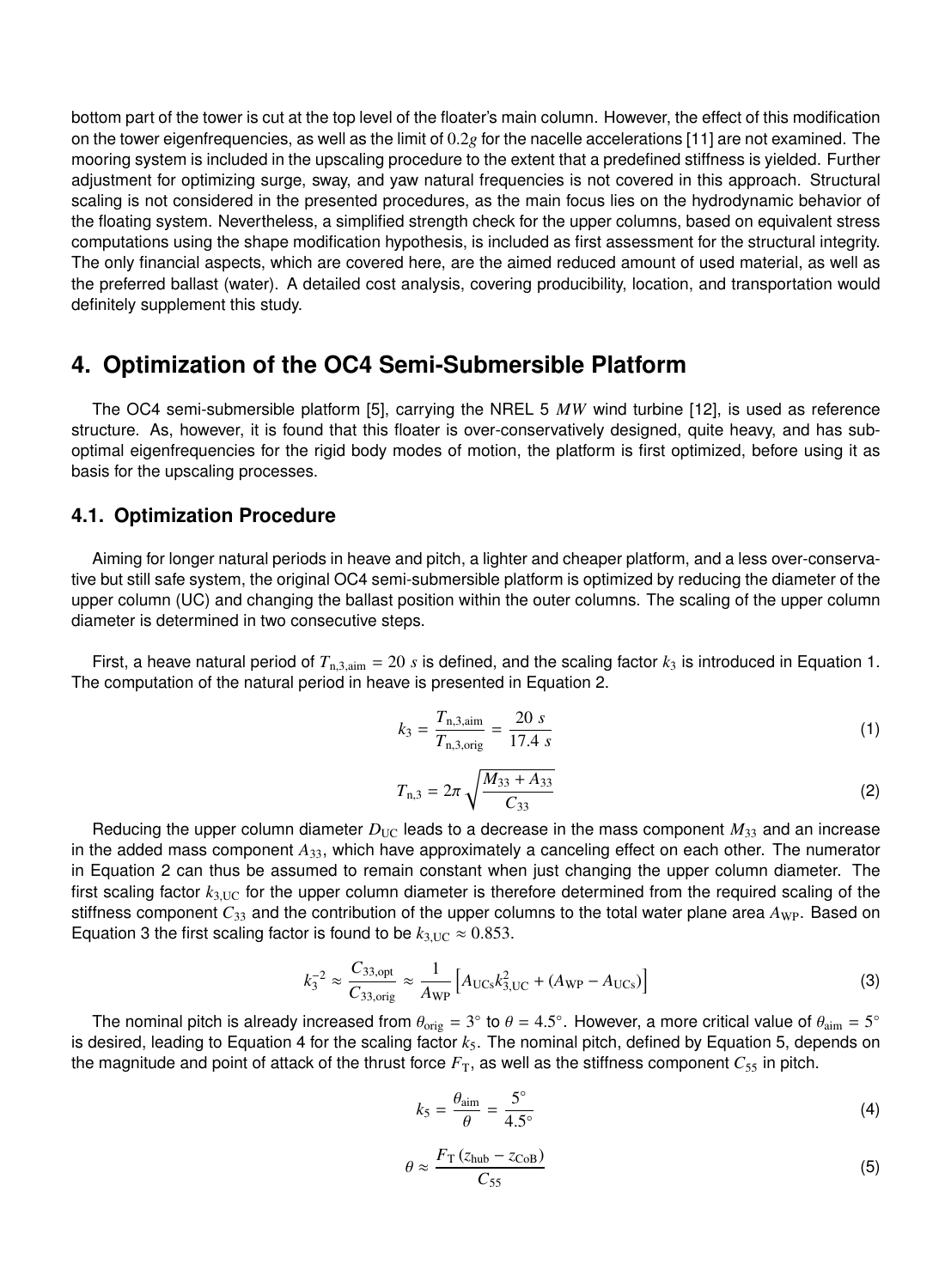The overturning moment at rated wind speed in the numerator of Equation 5 for the nominal pitch can be assumed to remain approximately constant. Thus, the stiffness component *C*<sup>55</sup> has to be decreased by reducing the upper column diameter by a second scaling factor *<sup>k</sup>*5,UC. This can be computed based on Equation 6, taking the contribution of the upper columns to the stiffness in pitch into account.

$$
k_5^{-1} \approx \frac{\rho_{\text{water}} g}{C_{55}} \left[ \bar{I}_{y,\text{UCs}} k_{5,\text{UC}}^4 + A_{\text{UC}} \sum d_{\text{UC,i}}^2 k_{5,\text{UC}}^2 + \left( \frac{C_{55}}{\rho_{\text{water}} g} - I_{y,\text{UCs}} \right) \right]
$$
(6)

The resulting second scaling factor is  $k_{5,\text{UC}} \approx 0.960$ . Together with  $k_{3,\text{UC}}$ , determined in the first step, a total scaling factor of  $k_{\text{UC}} = k_{3,\text{UC}} k_{5,\text{UC}} \approx 0.819$  results. This leads, with the original upper column diameter of  $D_{\text{UCذ} \text{orig}} = 12.00 \text{ m}$ , after rounding up to full decimeter, to an upper column diameter of  $D_{\text{UC,opt}} = 9.90 \text{ m}$  for the optimized semi-submersible floater.

#### **4.2. Optimized OC4 Semi-Submersible Platform Design**

Due to the 17.5% decrease in the upper column diameter, the total system mass is reduced by 10.8%, which reduces the necessary material and related costs. The stability analysis in HydroD yields that almost no stability is lost during the optimization procedure, as shown in Figure 1. The eigenperiods, however, are significantly increased from original 17.3 *<sup>s</sup>* in heave and 27.0 *<sup>s</sup>* in pitch, to <sup>20</sup>.<sup>4</sup> *<sup>s</sup>* and <sup>34</sup>.<sup>7</sup> *<sup>s</sup>*, respectively, as it can be seen in Figure 2, presenting the time series obtained from free decay simulations in Dymola, based on Modelica.



Figure 1: Righting and wind heeling moment curves of the optimized and original OC4 semi-submersible platform designs





Figure 3: Motions of the optimized (solid) and original (dashed) OC4 semi-submersible platform designs (a) mean; (b) standard deviation

Figure 2: Free decay time series of the optimized and original OC4 semisubmersible platform designs (a) in heave; (b) in pitch

The nominal pitch of 4.5° is more critical than the original value of 3°, but still within the allowable range.<br>• aimed angle of 5° is not obtained, as the optimization calculation is performed just with the stiffness of The aimed angle of  $5^{\circ}$  is not obtained, as the optimization calculation is performed just with the stiffness of the floater, excluding the mooring line stiffness. The mean platform motions are only increased in the pitch degree of freedom. The dynamic motions are all similar to those of the original floater. Those results are taken from full system analyses in Dymola, at different wind speeds with either no waves (mean motions) or irregular waves of  $H_s = 9.14$  *m* and  $T_p = 13.6$  *s* (dynamic motions), as presented in Figure 3.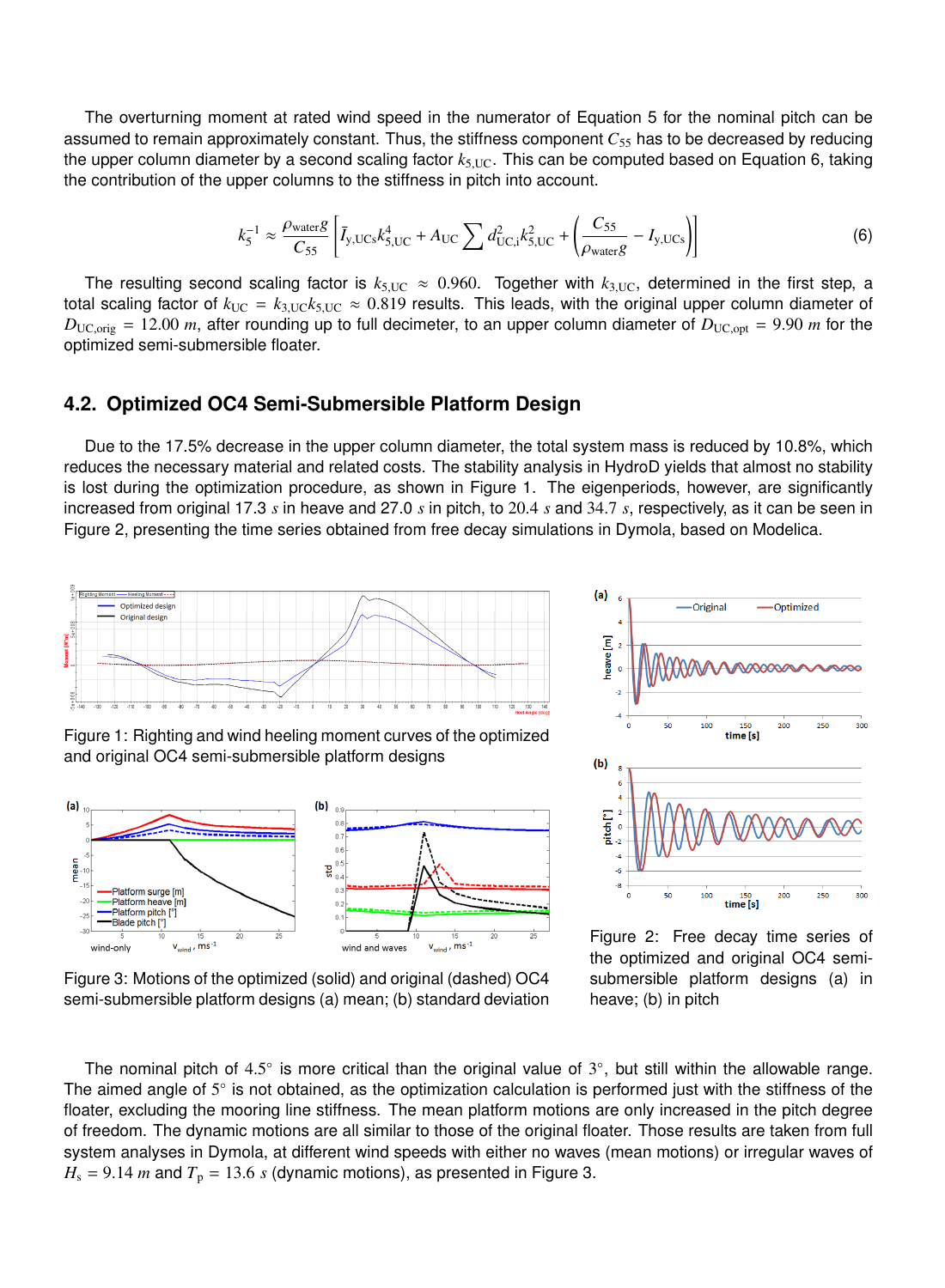# **5. Upscaling of the Optimized OC4 Semi-Submersible Platform Design**

The optimized OC4 semi-submersible platform, obtained in Section 4, is used as basis for upscaling to any other turbine design.

#### **5.1. Upscaling Procedure**

Three different scaling factors are used in the upscaling process. Instead of scaling the platform according to the power rating of the wind turbines, which is a common upscaling method, the main scaling factor *k*, for most of the platform components, is determined from the ratio of the top structure masses, as given in Equation 7, and thus accounts for technological development, such as changes in blade manufacturing or novel generator systems.

$$
k = \sqrt[3]{\frac{m_{\text{WT,new}}}{m_{\text{WT,basis}}}}
$$
(7)

Due to the geometrical constraint, because of the predefined target wind turbine, a separate scaling factor  $k_{MC}$  for the main column (MC) has to be defined, following Equation 8.

$$
k_{\rm MC} = \frac{D_{\rm bot, tower,new}}{D_{\rm MC, basis}}\tag{8}
$$

As the overturning moment, defined by thrust force and hub height, is more design- and site-specific than following the theoretical scaling laws, the upscaling procedure aims to maintain the nominal pitch. Thus, a third scaling factor  $k_{\text{UC}}$ , for the upper column diameter, is introduced, so that Equation 9 is satisfied.

$$
\frac{F_{\text{T}, \text{basis}}\left(z_{\text{hub}, \text{basis}} - z_{\text{CoB}, \text{basis}}\right)}{C_{55, \text{basis}}} \stackrel{!}{=} \frac{F_{\text{T}, \text{new}}\left(z_{\text{hub}, \text{new}} - z_{\text{CoB}, \text{new}}\right)}{C_{55, \text{new}}}
$$
(9)

The parameters of the basic design on the left side of Equation 9 are known, as well as the rated thrust force *<sup>F</sup>*<sup>T</sup>,new and hub height *<sup>z</sup>*hub,new of the new wind turbine on the right side. This leaves the position of the center of buoyancy *<sup>z</sup>*CoB,new and the stiffness component in pitch *<sup>C</sup>*<sup>55</sup>,new, both of the target system, as the only two unknowns in Equation 9. *z*<sub>CoB,new</sub> can be approximated to scale with the main scaling factor, as expressed by Equation 10.

$$
z_{\rm CoB, new} \approx k z_{\rm CoB, basis} \tag{10}
$$

 $C_{55,\text{new}}$  can be computed using Equation 11, based on the dimensions of the basic design, considering the different scaling of each component, as well as the deviation of the weight from the *k* 3 -scaling because of the change in buoyancy, compensated by adjusting the ballast amount.

$$
C_{55, new} \approx \rho_{water} g \left( k_{\text{UC}}^4 \bar{I}_{y,\text{UCs,basis}} + k_{\text{UC}}^2 A_{\text{UC,basis}} \sum d_{\text{UC,i,basis}}^2 k^2 \right) + \rho_{water} g I_{y,\text{MC,basis}} k_{\text{MC}}^4 + \left[ C_{55, basis} - \rho_{water} g \left( I_{y,\text{UCs,basis}} + I_{y,\text{MC,basis}} \right) \right] k^4 + \rho_{water} g A_{\text{UCs,basis}} \left( k_{\text{UC}}^2 - k^2 \right) \left| z_{\text{bot,UC,basis}} \right| k \left( z_{\text{COB,basis}} - z_{\text{COG,basis}} \right) k \tag{11}
$$

Substituting Equations 10 and 11 in Equation 9, the scaling factor  $k_{\text{UC}}$  for the upper column diameter can be computed based on parameters of the basic design, known dimensions of the target wind turbine, and the previously determined scaling factors  $k$  and  $k_{MC}$ .

Considering viscous forces, relevant for floating platforms, the drag coefficients are re-calculated for each upscaled platform component, based on the procedure used in [5]. The tower base is cut at the determined elevation of the main column, so that the original hub height of the target wind turbine is maintained, as mentioned in Section 3. The mooring system is included in a first approach in the upscaling procedure: The anchor radius is scaled with *k*. The mooring line length and effective length are determined from a predefined mooring stiffness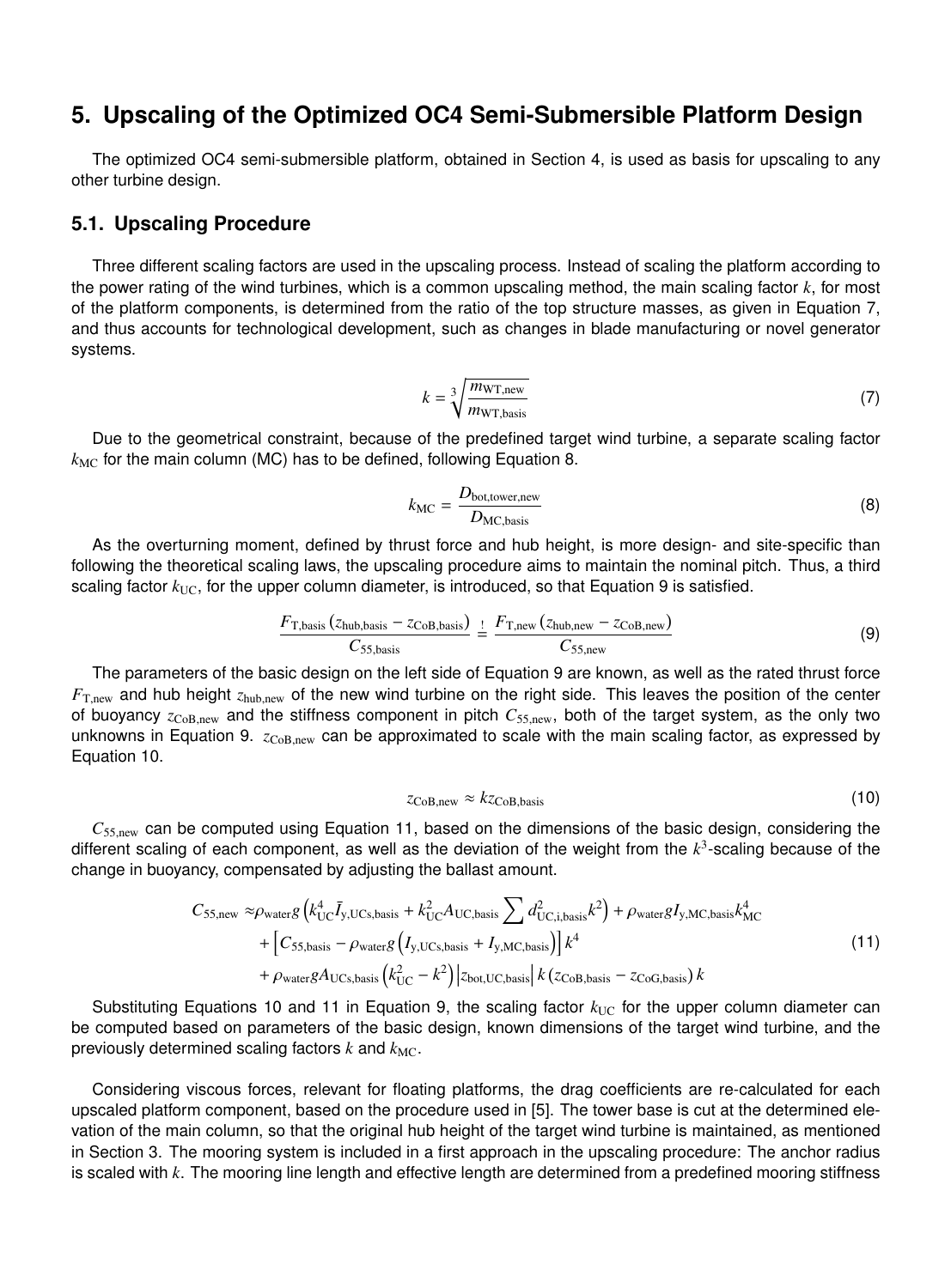in surge, which is, in this study, set equal to the original stiffness. As then all components contributing to the system weight are known, the amount of ballast can be adjusted so that equilibrium with buoyancy is obtained. The required ballast is distributed between upper and base columns with the goal of  $5^{\circ}$  nominal pitch, always taking into account the available inner volume of the columns.

Finally, the coupled motions and low-frequency response of a semi-submersible floating wind turbine system lead to the necessity of adjusting the wind turbine blade-pitch controller gains. The conditional equations, expressed in terms of turbine parameters, as well as damping ratio and natural frequency of the response, associated with the equation of motion for the rotor-speed error, can be taken from [12]. The damping ratio is chosen as 0.7, based on recommendations given in [13]. The natural frequency for the control is computed from the system natural frequency in pitch divided by 1.3. This factor is taken from a comparison of the original gains of the NREL 5 *MW* [12] and the adjusted gains of the wind turbine for the OC4 semi-submersible floater [5].

#### **5.2. Upscaled Semi-Submersible Platform Designs**

This upscaling procedure is carried out for Fraunhofer's offshore-adapted IWT-7.5-164 (Rev 3, A. Sevinc et al., personal communication, 2015), based on [14], and the DTU 10 *MW* reference wind turbine [6]. The floating wind turbines are pre-analyzed by means of simplified spreadsheet methods, and afterwards modelled and simulated in GeniE/HydroD and Modelica/Dymola. The systems are evaluated regarding their eigenfrequencies, nominal pitch, and stability, taking into account that buoyancy and center of buoyancy vary with the motion of the platform. The results, obtained from both computer programs and the initial hand calculations, are generally comparable for all designed floating wind turbine systems. Furthermore, motion response analyses in selected sea states, based on computations in HydroD, as well as simulations in Dymola without and with irregular waves at different wind speeds are carried out.

For the target wind turbine IWT-7.5-164, the upscaling procedure is applied to the optimized OC4 semisubmersible platform, derived in Section 4. Following the equations in Subsection 5.1, the three scaling factors are computed to be  $k = 1.172$ ,  $k_{MC} = 1.077$ , and  $k_{UC} = 1.282$ .

Scaling with those factors yields a well-designed floating wind turbine system, which uses the cheapest possible ballast water, has just a slightly reduced stability compared to the optimized OC4 floater, as presented in Figure 4, but still fulfills all stability criteria sufficiently, and has a slightly increased nominal pitch of  $4.8^{\circ}$ , which<br>is close to the aimed value of  $5^{\circ}$ is close to the aimed value of  $5^\circ$ . The eigenfrequencies are comparable to the performance of the optimized OC4 floater design. The mean pitch motions are also similar, while the dynamic pitch motion is slightly decreased, as shown in Figure 5.

All in all, the floating system design for Fraunhofer's offshore wind turbine gives satisfactory results and is expected to remain structurally intact,



Figure 4: Righting and wind heeling moment curves of the IWT floater in comparison with the optimized OC4 semi-submersible platform design



Figure 5: Motions of the IWT floater (solid) in comparison with the optimized (dotted) and original (dashed) OC4 semi-submersible platform designs (a) mean; (b) standard deviation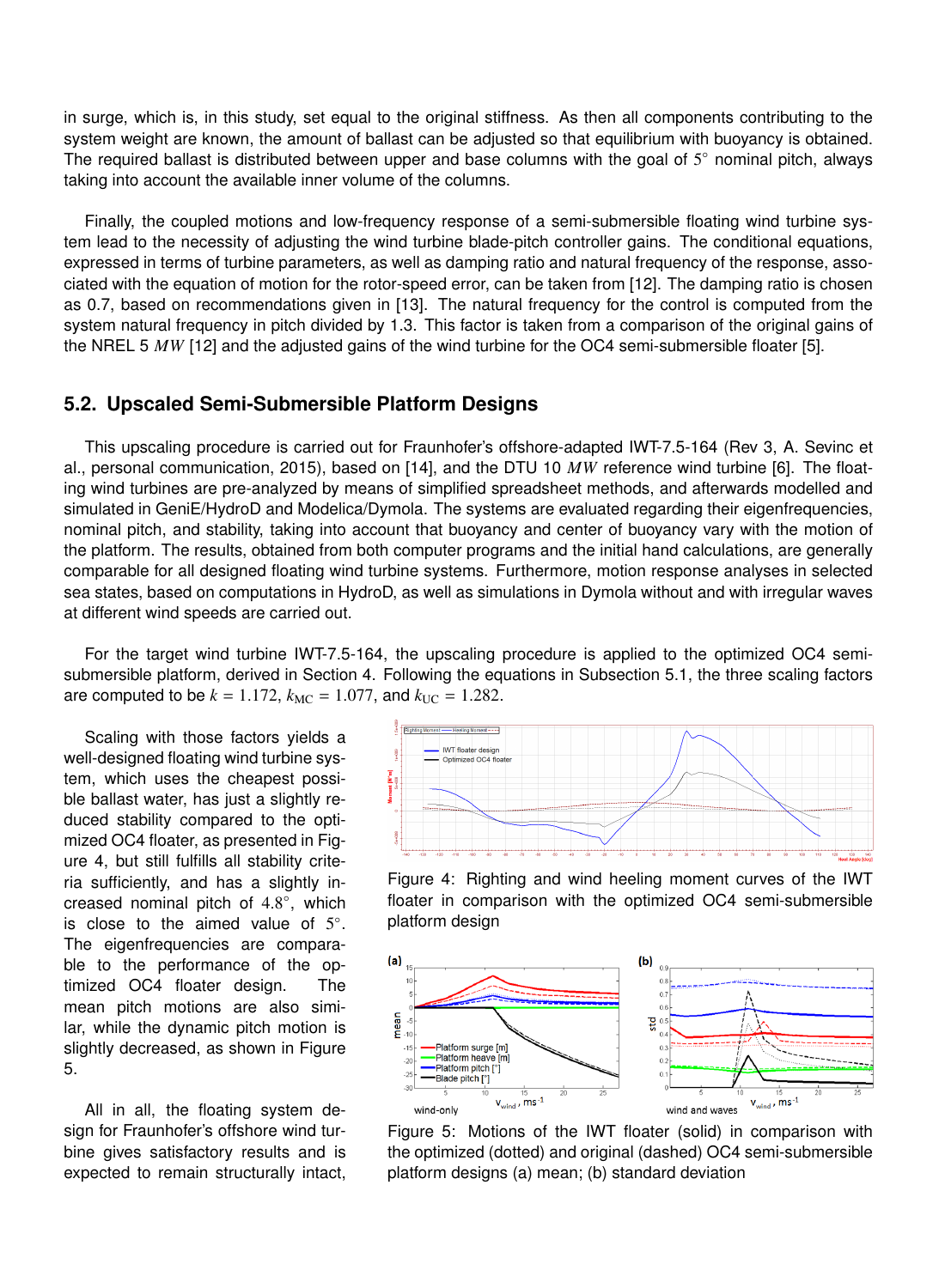based on the simplified strength check. The main parameters are presented in Table 2. Further results can be found in [4].

| $k_{MC}$<br>$\parallel$ $\theta$ $\parallel$ $T_{n,1}$ $\parallel$ $T_{n,3}$<br>$k_{\rm UC}$ |  |
|----------------------------------------------------------------------------------------------|--|
| 1.172   1.077   1.282    4.8°    136.9 $s$   20.6 $s$   33.2 $s$   113.2 $s$                 |  |

Table 2: Main parameters of the IWT floater.

For the DTU 10 *MW* reference wind turbine two floaters are designed, following the given upscaling guideline: one based on the optimized OC4 semi-submersible, the other one based on the floater for the IWT-7.5-164. The obtained platform dimensions are the same except for the upper columns. Figure 6 presents the main parameters of the two floater designs for the DTU 10 *MW* (for more details see [4]).

The upscaling procedure based on the IWT floater yields a 1 *m* larger upper column diameter. Consequently, the corresponding floating wind turbine system is 4.5% heavier and needs 2.24E+5 *kg* more processed steel, is



Figure 6: Comparison of the two floater designs for the DTU 10 *MW*

less (but still sufficiently) stable, has a heave natural period of just 19.3 *s*, which is thus fallen below the aim of 20 *s*, and a slightly reduced natural period in pitch, experiences slightly increased dynamic motions in surge and heave, but slightly decreased dynamic motion in pitch, and has a smaller safety factor for the structural strength, compared to the floating wind turbine system for the DTU 10 *MW* obtained by direct upscaling of the optimized OC4 floater. Both designs, however, have a nominal pitch of  $4.8^\circ$ .

Based on those results, it is recommended to use directly the critically optimized platform design as basis for upscaling, and not an already upscaled floater. By means of a simple check, based on the calculated scaling factors, it could already be assessed ahead of any analysis, whether the natural period in heave would be reduced during upscaling, and thus could become critical. This estimation could be very helpful, as the upscaling procedure does not include the eigenfrequencies, which however are very important for floaters. Even if the basic design is already optimized to higher natural periods, and upscaling has the positive side effect that the natural frequencies would theoretically decrease with the scaling factor to the power of -0.5, an increase in the natural frequencies could still occur if different scaling factors are used, especially if the upper column diameter scales faster than the main components.

# **6. Conclusion and Recommendation**

This work provides a guideline for optimizing and upscaling of a semi-submersible platform, in order to support a predefined larger wind turbine. Floating structures for Fraunhofer's offshore 7.5 *MW* and the DTU 10 *MW* reference wind turbines are developed, based on the OC4 semi-submersible platform supporting the NREL 5 *MW* turbine. The designed floating systems are analyzed with respect to their eigenfrequencies, nominal pitch, stability, and global performance in selected sea states.

As the original OC4 semi-submersible platform is found to be over-conservatively designed, unnecessarily heavy, and lacking in good frequency performance, first, an optimization procedure is applied. By reducing the upper column diameter and adjusting the ballast position within the outer columns, longer natural periods, a reduced floater mass, as well as a less over-conservative, but still sufficient stable system is obtained. This optimized platform design is used as basis for the upscaling to any other larger turbine.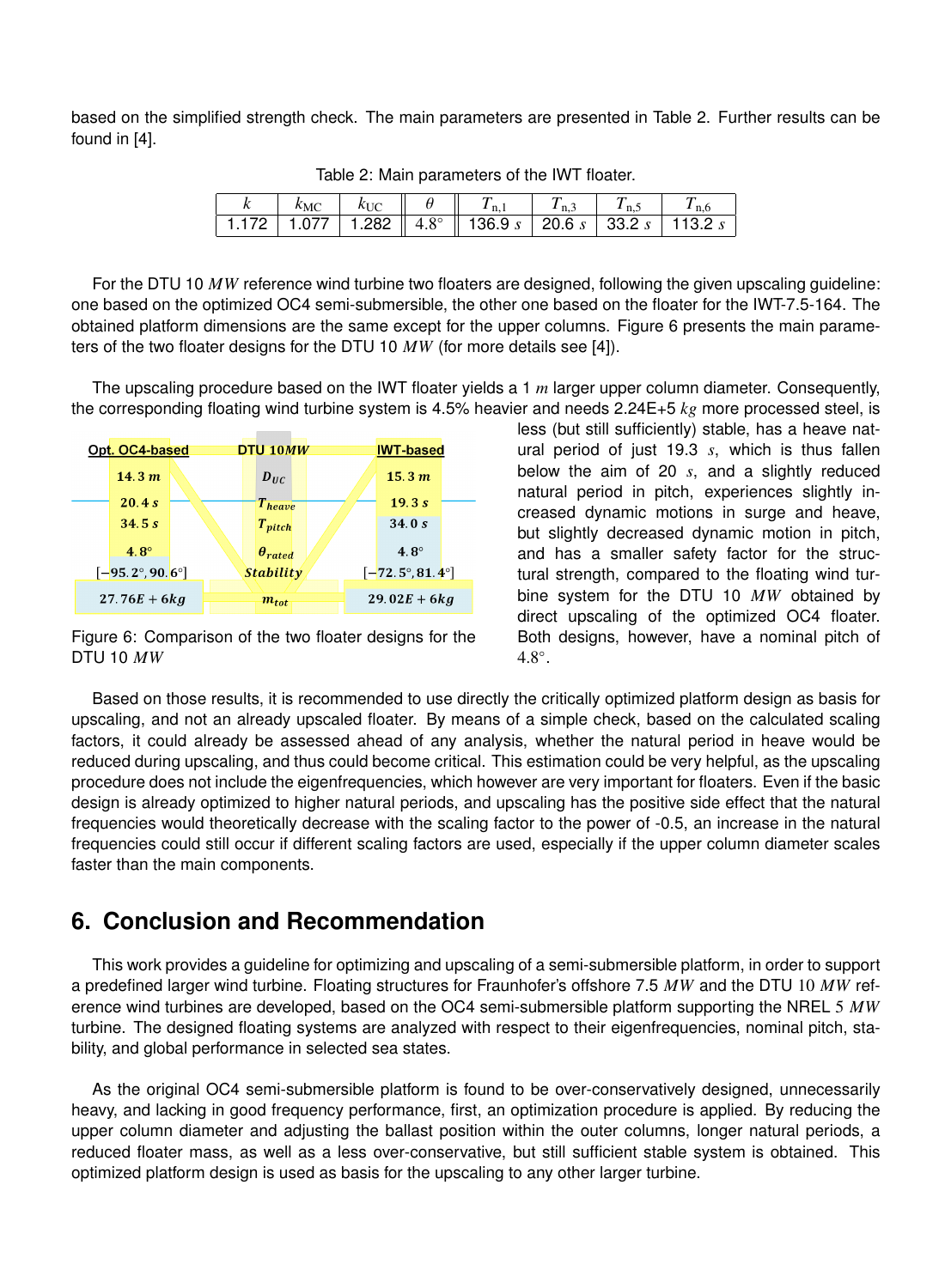Three different scaling factors, considering technological development, geometrical constraints, and actual loads on the turbine, are used in the upscaling procedure. The mooring system is included in a first approach, and the blade-pitch controller gains are adjusted according to the expected system natural frequency in pitch. The upscaling process is carried out for Fraunhofer's offshore-adapted IWT-7.5-164 and the DTU 10 *MW* reference wind turbines. The analysis results, obtained from the three different methods (simplified spreadsheet calculations, linear frequency-domain computations in HydroD, and detailed time-domain equation-based models in Modelica), are comparable and satisfying. The structural integrity is checked for the upper columns by a simplified approach.

For a more meaningful assessment of the designed semi-submersible floating wind turbine systems, finite element (beam) models should also be used for implementing the platform in Modelica. Based on this fully flexible system, detailed strength checks for fatigue and ultimate limit states, analyses of relevant relative motions, more extensive full system simulations, as well as a detailed cost analysis should be carried out. Furthermore, the mooring system has to be optimized in another step, to improve the natural frequency performance in surge, sway, and yaw.

Although more detailed analyses and further improvements should be carried out, the presented guideline for optimizing and upscaling a semi-submersible platform already yields reasonable floater designs for predefined larger wind turbines, in a fast and cost-efficient way, and with satisfying results and performances. In addition, the optimization and upscaling procedures could be modified for the different criteria of other types of semisubmersibles, or even spars and tension leg platforms, and thus be applied to other concepts of floating support structures.

### **Acknowledgements**

This work has been partly supported by NOWITECH FME (Research Council of Norway, contract no. 193823) and Fraunhofer IWES (Institute for Wind Energy and Energy System Technology). The authors also wish to acknowledge the financial support from Research Council of Norway through Centre for Ships and Ocean Structures (CeSOS) and Centre for Autonomous Marine Operations and Systems (AMOS, RCN Project number 223254).

# **References**

- [1] Gasch R, Twele J, editors. Wind Power Plants Fundamentals, Design, Construction and Operation; Springer, 2012; 2nd edition.
- [2] Jamieson P. Innovation in Wind Turbine Design; John Wiley & Sons, Ltd, 2011; 1st edition.
- [3] Sieros G, Chaviaropoulos P, Sørensen JD, Bulder BH, Jamieson P. "Upscaling Wind Turbines: theoretical and practical aspects and their impact on the cost of energy". Wind Energy 2012; 15(1):3-17.
- [4] Leimeister M. "Rational Upscaling and Modelling of a Semi-Submersible Floating Offshore Wind Turbine". Master of Science Thesis 2016, Delft University of Technology, Norwegian University of Science and Technology, Fraunhofer Institute for Wind Energy and Energy System Technology.
- [5] Robertson A, Jonkman J, Masciola M, Song H, Goupee A, Coulling A, Luan C. "Definition of the Semisubmersible Floating System for Phase II of OC4". Technical Report 2014, National Renewable Energy Laboratory; NREL/TP-5000-60601.
- [6] Bak C, Zahle F, Bitsche R, Kim T, Yde A, Henriksen LC, Hansen MH, Blasques J, Gaunaa M, Natarajan A. "The DTU 10-MW Reference Wind Turbine, Version 1.04, Revision 14". Data Sheet 2013, Technical University of Denmark.
- [7] DNV GL. "Software". https://www.dnvgl.com/software/index.html; DNV GL AS 2016; accessed 22 August 2016.
- [8] Modelica Association. "Modelica and the Modelica Association". https://www.modelica.org/; Modelica Association, 2016; accessed 22 August 2016.
- [9] Dessault Systèmes. "CATIA Systems Engineering Dymola". http://www.3ds.com/products-services/catia/products/dymola; Dessault Systèmes, 2016; accessed 22 August 2016.
- [10] Kolios A, Borg M, Hanak D. "Reliability analysis of complex limit states of floating wind turbines". Journal of Energy Challenges and Mechanics 2015; 2.
- [11] Suzuki K, Yamaguchi H, Akase M, Imakita A, Ishihara T, Fukumoto Y, Oyama T. "Initial Design of Tension Leg Platform for Offshore Wind Farm". Journal of Fluid Science and Technology 2011; 6(3):372-381.